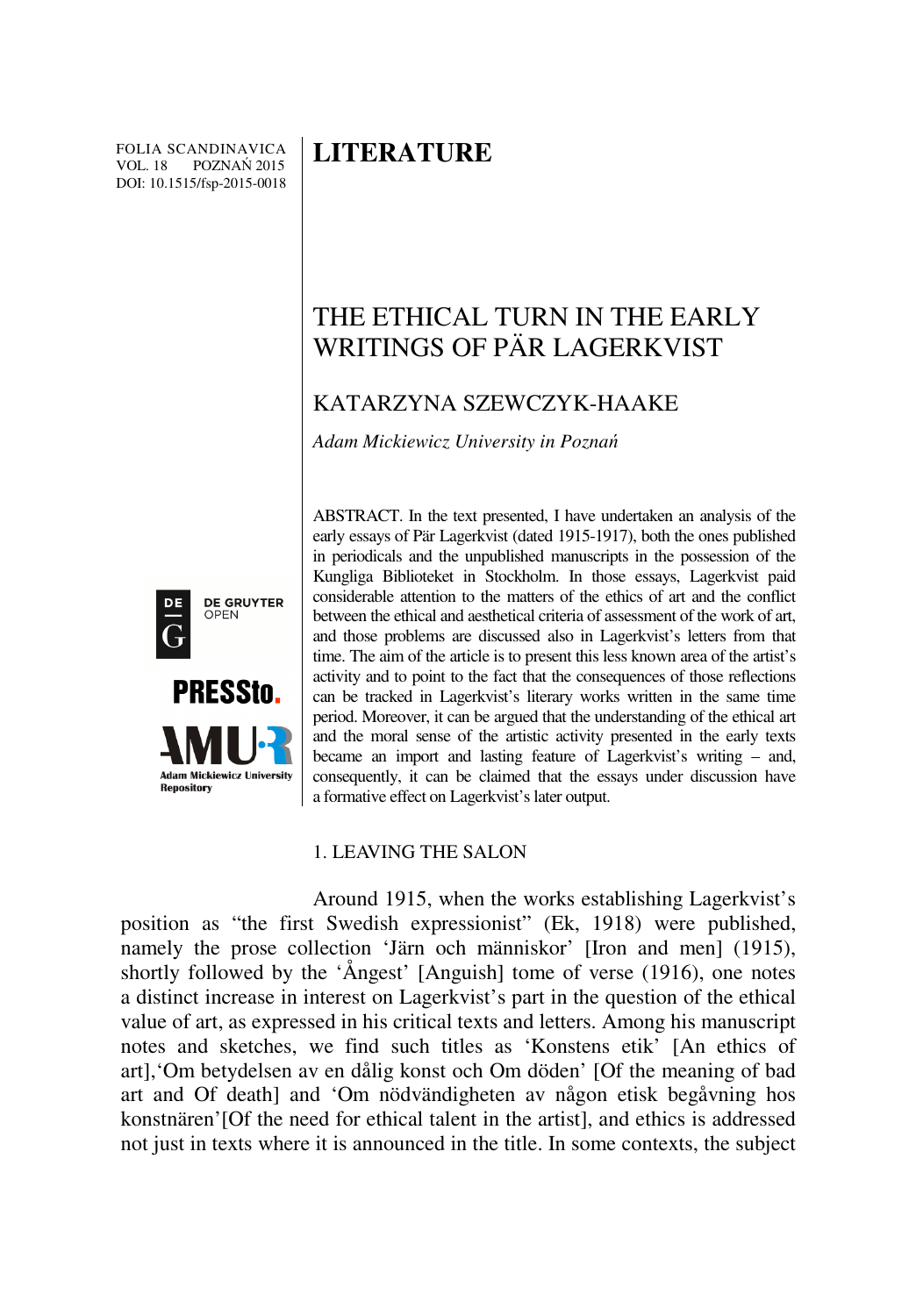of ethical art is linked to considerations of the spiritual aspect of modern life, easily (and wrongly) overlooked by art. This approach to reality and to artistic creativity, from the angle of its spiritual dimension, is clearly manifest in a letter to Nils von Dardel (16 November 1915):

Jag tror att den moderna konsten, om den inte skall förtorka, måste börja känna hängivnare, innerligare och att den måste gripas av mystiken som ligger tung och ljuvlig över livet - över det moderna livet djupare och tyngre an någonsin, ty för varje dag blir oss tillvaron allt större och mera ofattbar. (Lagerkvist 1991:60–61)

[I think that modern art, if it is not to wither, must begin to feel with more intensity, more internally, and must let itself be swept away by mystique, which lays itself, heavy and intoxicating, upon life – upon modern life – more deeply and heavily than ever, since with each passing day our environment becomes bigger and more unfathomable.] $<sup>1</sup>$ </sup>

In striving to render justice to the modern world in a modern language, the artist is forced to admit that the world cannot be explained by means of science and technology or other ways of rationalising it. The trends in modern art that the Swedish writer had hitherto valued highly, cubism especially, although fulfilling their function of expressing the truth about the role of 'construction' and 'organisation' in the life of modern man, were not effective for describing the whole of the phenomenon, since they were incapable of grasping the aura of mystery and uncertainty that characterises modern life – an aura in which Lagerkvist was showing an increasingly distinct interest (Karahka,  $1975:22$ ).<sup>2</sup> In the sketch 'Om konsten. Några reflektioner' [Of art. A few reflections], Lagerkvist asked rhetorically: "Klarhet och mystik, mänsklig vilja och en obotlig skepticism pa bottnen av varje tanke, varje föresats – ar inte detta tidens väsen?" (Lagerkvist, 1916a:72) [Clarity and mystique, human will and boundless scepticism underlying every thought, every intention – is that not the essence of the times?].

In further articles, the writer, moving towards a definition of the meaning of art, drew the category of 'verity', as ethically conceived, increasingly distinctly into the sphere of his interests, setting aside questions of form and composition. One might assume that such a gesture would not have come easy to a recent advocate of the cubist avant-garde, although, as can be seen from the slightly later text (probably dating from the turn of  $1917<sup>3</sup>$ )

<sup>1</sup> English translation – John Comber, Katarzyna Szewczyk-Haake.

<sup>&</sup>lt;sup>2</sup> Urpu-Liisa Karahka, however, termed this period in Lagerkvist's oeuvre quite unequivocally 'aesthetic' (Karahka, 1978). In the present article, I point to the need for that assessment to be modified.

<sup>&</sup>lt;sup>3</sup>The manuscript is not dated. The proposed dating is based on information contained in a letter to Edvard Hald (18 January 1917), in which Lagerkvist informs him that one of the two planned articles on the meaning of bad art is ready (Lagerkvist, 1991:74).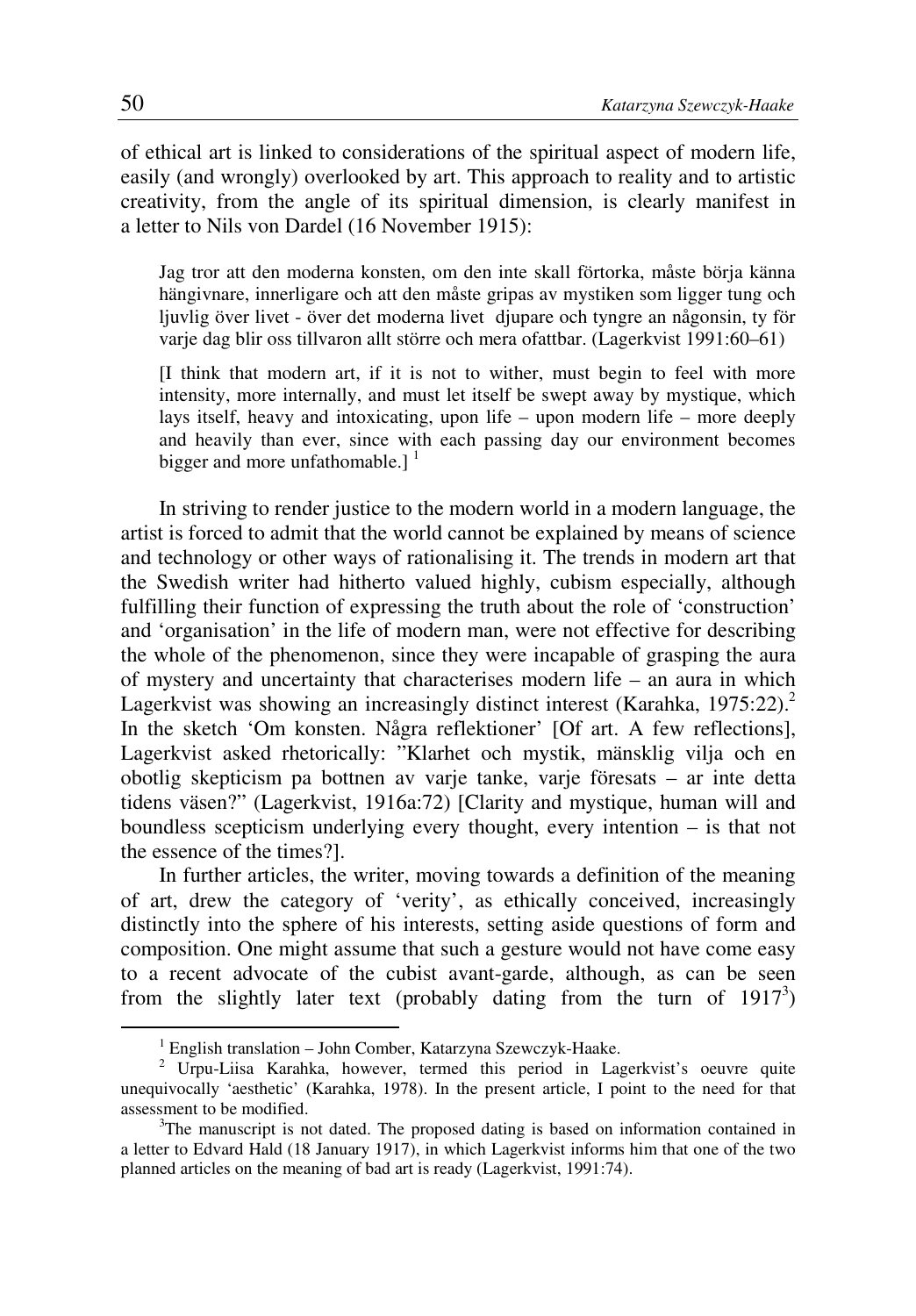'Om betydelsen av en dålig konst. Några stilla ord' [Of the meaning of bad art. A few quiet words], he did not find it as difficult as we might suspect:

Även jag finner det obildat att i ett bildat sällskap då samtalet faktiskt rör sig om estetiken plötsligt införa begreppet etik. Men har jag att välja mellan att blott och bart stå som exponent för gängse kultur och höja mig till den verkliga orginaliteten, väljer jag naturligtvis det senare. (Lagerkvist, KB L 120:79:2)

[Even I consider it ill-mannered, in well-mannered society, when the conversation concerns aesthetics, to suddenly interject the expression 'ethics'. However, were I to choose between proclaiming that which is commonplace in culture today or approaching true originality, then I would obviously choose the latter.]

Yet Lagerkvist hesitates over assuming the role of a champion of ethical values in art, probably still having in mind the aesthetical criteria he used to distinguish between the true and the popular art – only some years before<sup>4</sup>. He is aware that it is a rather unspectacular role, and in the eyes of a reader who is sensitive to forms of utterance it additionally burdens the author with the transgression of 'crudeness', which the insistent adherence to particular words and thought patterns represents:

Något bondskt och dumt vidlåder likväl alltid en moralist: särskilt då han ännu är dilettant på området. Och läsaren skall väl knappast kunna undgå att lägga märke till hursom i det nedanstående, själva orden gång på gång blir klumpiga och fadda.

Av konstnären fordrar man idag ett enda: att han skall göra god konst. Man frågar inte: med vilka medel? Med vilka eftergifter, vilka förvanskningar, förskjutningar av sanningen, med vilken förstoring av sin egen obetydlighet, med hur många timmar poserande inför sig själv? Blott ett: med vilken artistisk framgång? (Lagerkvist, KB L 120:79:2)

[The moralist always evinces something crude and stupid, especially if he is still a dilettante in the particular field. And the reader cannot fail to notice how words [repeated] time after time become ponderous and vain.

Today, the only thing demanded of an artist is that he produce good art. No one asks by what means? at the cost of what concessions, what deceptions, what bending of the truth? What magnification of his own insignificance, how many hours acted out for himself? Only what is the artistic success? ]

This passage, in which Lagerkvist – as if 'testing the water' – assumes the mission of a moralist within the ranks of the literary critics, reveals at least one conviction that is worth remembering and that can be easily linked to the

<sup>4</sup> Such distinction is put forward in 'Ordkonst och bildkonst. Om modärn skönlitteraturs dekadans – Om den modärna konstens vitalitet' ['Literary art and pictorial art: on the decadence of modern literature – on the vitality of modern art'] (Lagerkvist, 1913b; Chojecki, 1986:XXI).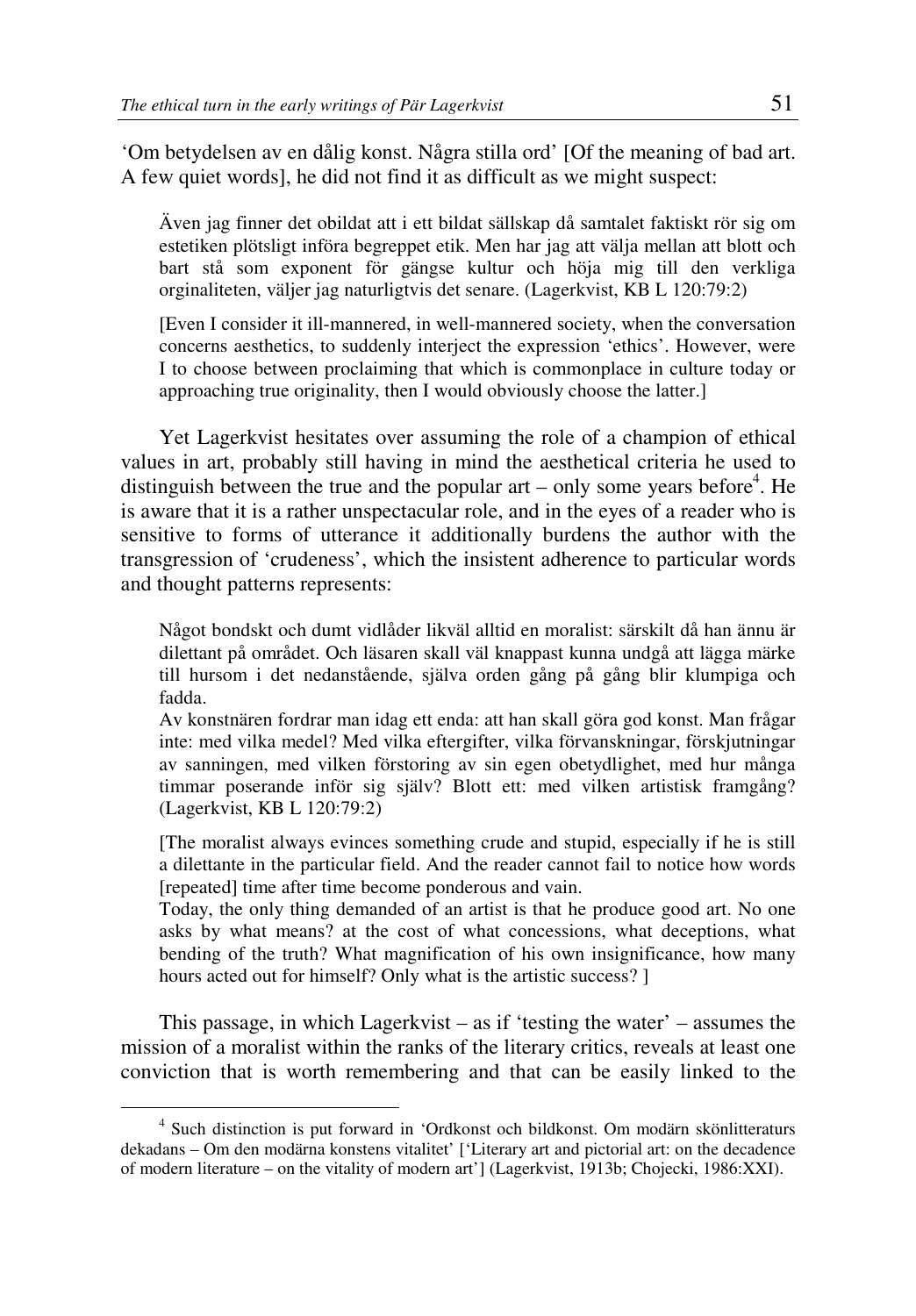artist's ethics proclaimed through expressionism (Sokel, 1964:102–157). For Lagerkvist, the artist is above all – and contrary to age-old convictions, upheld by most avant-garde trends – 'insignificant', and the intentional departure from that state of affairs, triggered by the need to aspire to 'artistic success', is something highly burdensome, from the perspective of both the artist's life and also the ethical value of the works he creates. The need to come down on the side of either moral art (thereby lowering one's aspirations to elite, high art) or refined art (at the cost of communicativeness and the possibility of reaching 'all' receivers, with one's ethical convictions) was one of the key dilemmas of literary expressionism. In his notes, Lagerkvist touches on this very problem, although he elaborates on it, as we will see, in his own peculiar way. In this paper I'll try to follow his reasoning, which leads him from the initial distinction between 'good art' and 'bad art' (based upon aesthetical criteria) to acknowledgement and appreciation of a 'third kind' of art – the one composed with a true aesthetical care but at the same time revealing a a truth about human (i.e. – writer's and reader's) spiritual nature. Such literature can be aptly called ethical, since it responses to human ethical needs, although at the same time it is far from formulating any moral programme. The turn towards such art I'm going to refer to as 'ethical', not because of any philosophical or religious values causing it, but because it is a result of an uncompromising ethical quest, which has became an important feature of the whole Lagerkvist's œuvre.

### 2. THE AMBIVALENT MEANING OF BAD ART

The quoted text is rather more a collection of notes than an ordered exposition, and we do not find in it the clear and consistent line of reasoning. There are many conditional forms and hesitations, plenty of evidence of his search for the right language to express what is truly essential and what he regards as correct. Some of the difficulties with which Lagerkvist wrestles are due to the fact that he is attempting to reconstruct his thinking up to that point, formed in part by the aesthetic categories of modernity (the avant-garde postulates of cubism), using to some extent the descriptive tools proper to those categories. It is significant that in the title of the text he places the unequivocally sounding term "bad art", making that classification from the position of a modernist theorist and critic, whilst the titular epithet refers in the text to works that do not follow the fashionable trends in modern art and do not try to achieve self-fulfilment in a formal tour de force. At the same time, he clearly distances himself from the criteria of assessment to which contemporary modish criticism adheres, forcibly stressing his own point of view in the text 'Om betydelsen av en dålig konst och Om döden':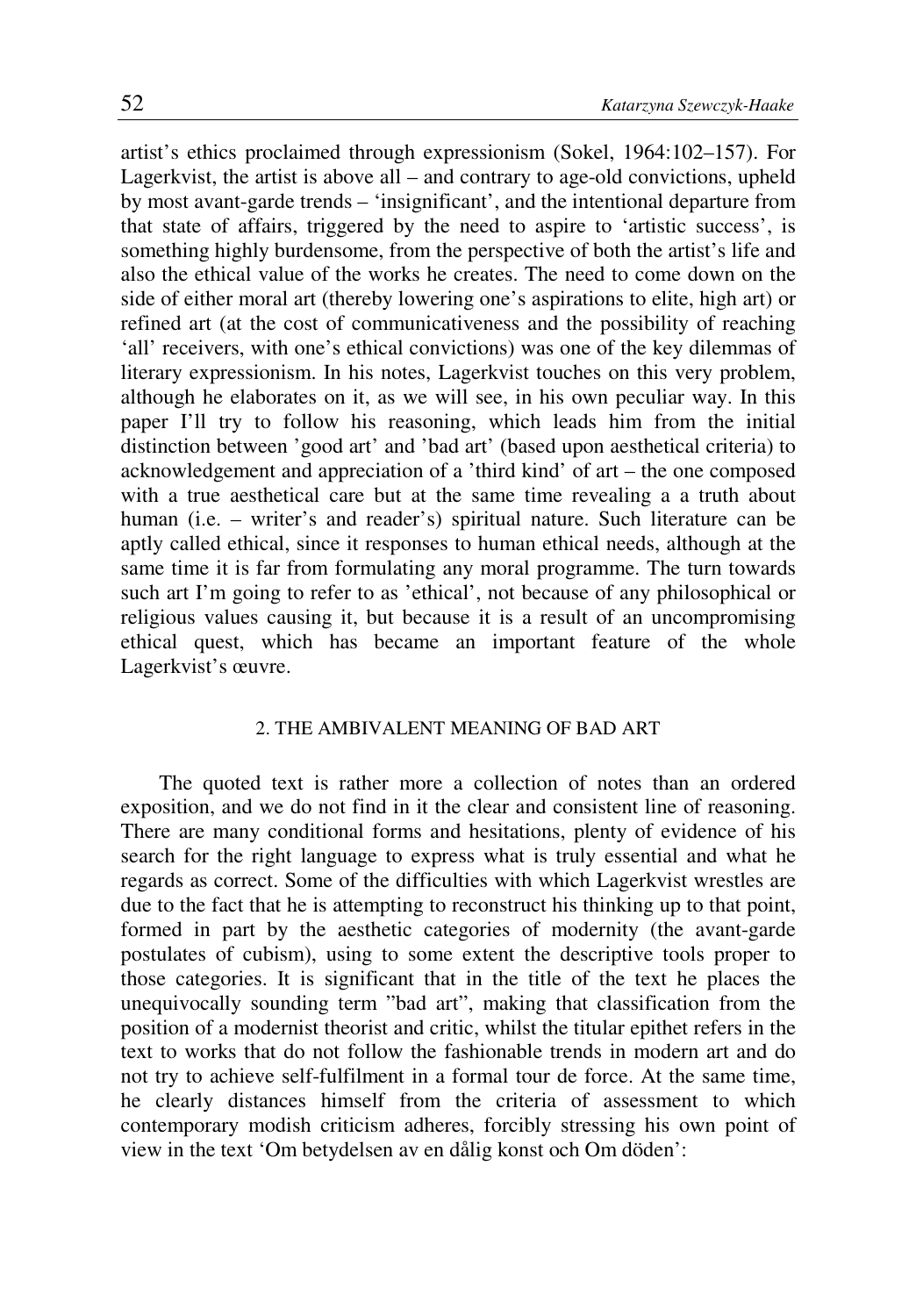Sannerligen: vi ha på ett ödesdigert sätt kommit långt bort från det som ensamt kan befordra det estetiska livets sundhet och fördjupning: respekten för dålig konst. Vi ha gått så långt att vi icke blott förneka konstnärens plikt att göra dålig konst men till och med hans rätt därtill. (Lagerkvist, KB, L 120:79:2)

[There is no denying that we have fatally distanced ourselves from what may, in itself, support the health and depth of aesthetic life: respect for bad art. We have gone so far that we negate not only the artist's obligation to create bad art, but even his right to do so.]

The distance with regard to the 'salon' is evident in many sketches from this period in which Lagerkvist writes with irony about the blind aspiration to originality and the submission to the rituals of artistic life that characterise the modern artist and are fuelled by the critics (Löwendahl,  $1975$ )<sup>5</sup>. Against this background, it is easier to comprehend the need for a return to 'bad' art, as an important and invigorating alternative. Its significance, sought by Lagerkvist, is by no means trifling. In the text 'Om betydelsen av en dålig konst och Om döden', Lagerkvist grants bad art an exceptional ability – the most crucial ability that art in general can obtain:

Medan konstens betydelse över huvud kanske är något tvivelaktig finns det alls intet tvivel om att den goda konsten i varje fall ingen som helst betydelse har vare sig för mänskligheten eller den enskilde; den dåliga däremot förmår åtminstone i vissa stunder höja våra hjärtan till ödmjukhet och ängslan – och vad är större än så? (Lagerkvist, KB L 120:79:2)

[Although the significance of art is in principle something dubious, there is no doubt that good art has no significance either for humankind or for a single person, whereas bad art, at least at certain moments in time, is capable of lifting our hearts to humility and anxiety – and what could be greater than that?]

The categories evoked here indicate that resistance to the dogmas of the 'salon' is not the only virtue of bad art; it is credited above all with stirring essential emotions and feelings in man. The assertion that humility and anxiety are the 'greatest' feelings is significant, as it points unequivocally to a system of values that sees virtue in 'smallness' and a path to perfection in spiritual suffering – burdensome for art, but undoubtedly close to a communionist type of expressionism. The same evaluation is manifest in a passage in which Lagerkvist levels an important accusation at 'good' modern art, charging it with the falsification of the image of human existence and the inability to

 ${}^{5}$ The variants of this article discussed by Löwendahl, titled 'Om betydelsen av en dålig konst' [Of the meaning of bad art] and 'Konstens etik' [An ethics of art], differ from the copies held in the KB. The text clearly had several variants, which testifies the weight of this issue for the writer. Löwendahl quotes short passages that show the concordance of opinions on 'salon art' in all the essays. (Löwendahl, 1975:120f.)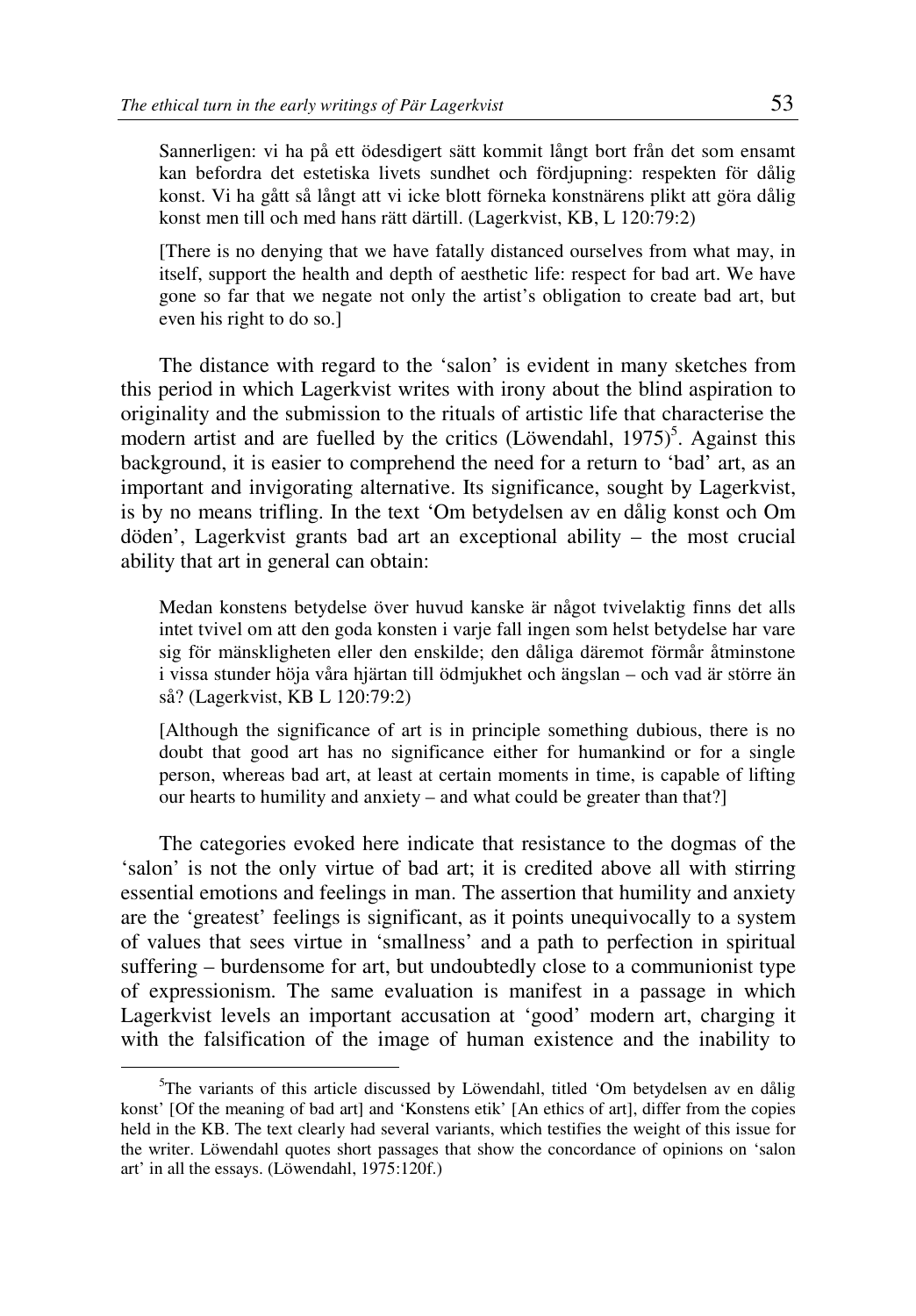represent its real and crucial dimensions. It goes without saying that the line of attack on modernist art – at the same time a line of defence for 'bad' art – is based on ethical questions:

För det stora och praktfulla i mänskligt lidande synes mig den moderna konsten ha funnit vackra och varaktiga uttryck. Däremot icke för lidandet. (Lagerkvist, KB L 120:79:2)

[For that which is grand and noble in human suffering, modern art has found, in my opinion, beautiful and enduring expression. But not for the suffering itself.]

Here, Lagerkvist calls for human suffering to be made an object of art's attention, without elevating it and thereby transferring it into artistically recognisable and assimilated areas – a falsification of the crucial dimension of human existence that characterises, in the writer's opinion, self-styled modern art, although not that alone. At one point, he generalises: 'good' art, of both modern and earlier times, always has the same sins on its conscience:

Egentligen har jag nu alls ingen lust eller behov att uppehålla mig särskilt vid vad vi vant oss vid att benämna den modärna konsten, ty denna är ej avsedd att i högre grad än varje annan art av god konst träffar av de mina anmärkningar som befinner riktiga. (Lagerkvist, KB L 120:79:2)

[At present, I do not really have the desire or the need to dwell in particular on what we are accustomed to calling modern art, since my remarks would not appear to concern it to a greater degree than any other kind of good art.]

So the division into good and bad art is timeless, and the crusade against good art does not amount to an attack on spectacular but short-lived artistic fads. It clearly concerns something more, namely the truth about man and the possibility of expressing that truth in a work. In the opinion of Lagerkvist, the crucial dimension of the 'ethics' of art was not the creation of an illusion, but the sober, honest articulation of the drama of human fate, treated in a very serious way. In the sketch 'Konstensetik' [The ethics of art], <sup>6</sup>he wrote:

Det kan aldrig vara riktigt detta, att konsten är något så utomordentligt. Att den visar människans överlägsenhet i några få extatiska stunder av liv över livets intighet. Den visar väl mer när den är stor och verklig, hennes underlägsenhet under ett öde som hon inte kan fatta och ännu mindre betvinga. (Lagerkvist, KB, Lagerkvist, 1978/82)

 $6$ This text is not dated; the rest of the material in the file is from the end of 1915 and the beginning of 1916, and on that basis we may assume that this sketch was written around the same time.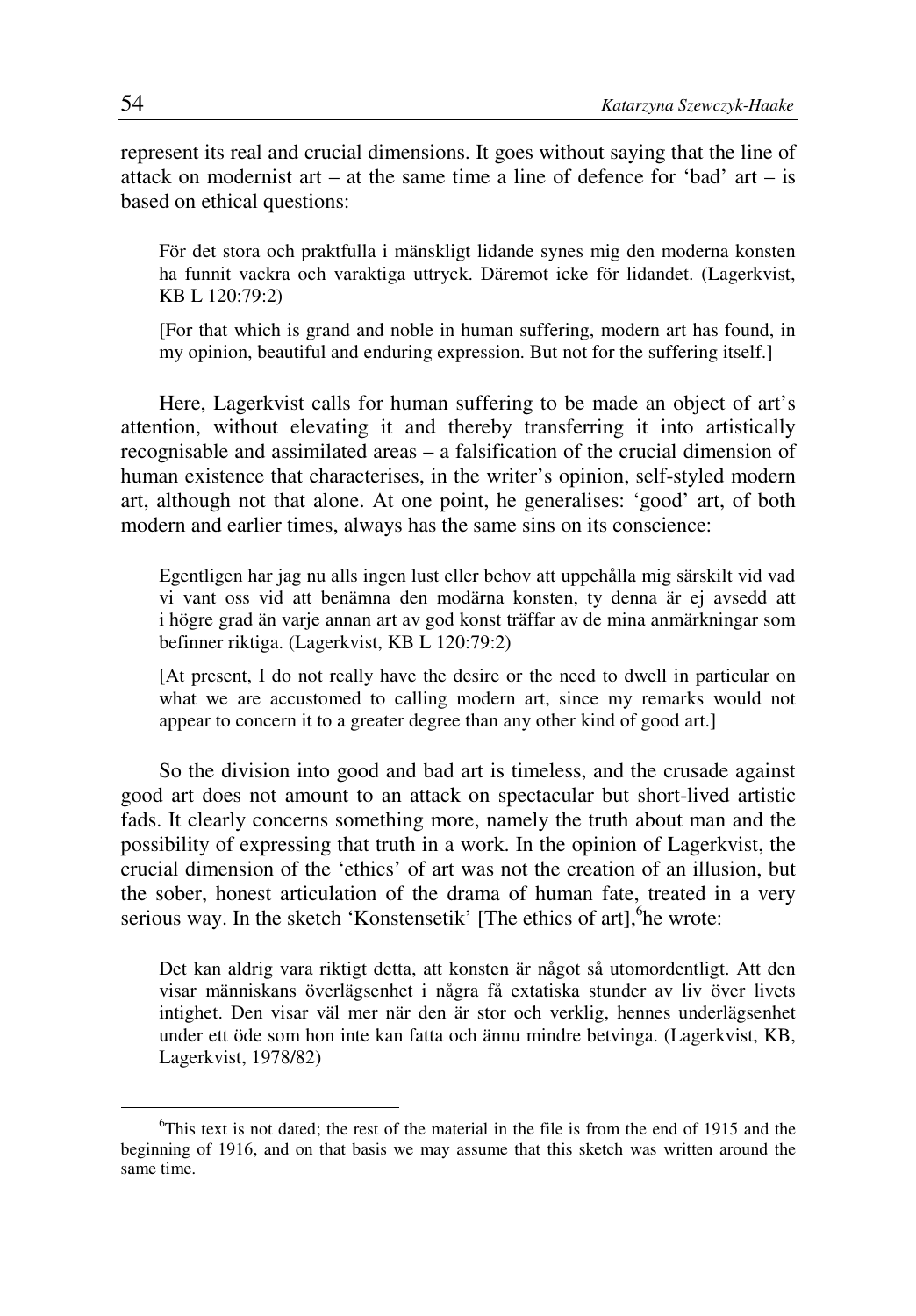[After all, it is not entirely true that art is something exceptional, that it shows man's supremacy, in the few ecstatic moments in life, over the nothingness of life. For it shows more when it is great and true: its subjection to fate, which it cannot comprehend, let alone suppress.]

Thus the importance of bad art, capable of approaching the truth about human fate, is great, both for the beholder and for the artist. The former has the chance to 'rise towards humility and anxiety', whilst the latter can honestly express his own existential disquiet:

Detta är något som bör sägas: Den goda konstens grundförutsättning ar oärlighet i känslolivet. Den dåligas: ärlighet och ångest. (Lagerkvist, KB L 120:79:2)

[It must be said: a fundamental condition of good art is dishonesty in emotional life. Of bad art – honesty and angst.]

As we can see, the criterion of honesty as a variant of the 'truth' of the work plays a significant role in the writer's views on the value of the work, although he did not deem it sufficient in itself. The quoted sketches, differing in their subtitles, bear the common main title 'Of the meaning of *bad* art' (emphasis KSH), and that is an apt title, since in pursuing the rehabilitation of honest art Lagerkvist is far from affirming it uncritically. It would seem that besides hisenduring attachment to the imperative of working on the formal aspect of the work (cf. earlier remarks on the unmasked evaluation hidden in the epithet of *bad* art), Lagerkvist is restrained from the glorification of bad art by an awareness of the fine line between feelings honestly expressed, on one hand, and ideological or programmatic solutions arising from those feelings, on the other. So he considers a whole number of issues connected with the essence of the truth of the artwork and the place of the (moral, religious, etc.) truth of the worldview proclaimed by the artist through his work. We may state for certain that the antipathy towards 'dishonest' art is not confined solely to works which provide the receiver with sublimated suffering instead of the expression of suffering, masking falsification with artistic refinement. In another sketch ('Om betydelsen av en dålig konst'), Lagerkvist distances himself clearly from works that, raising form to perfection, prevent us from nearing the truth about existence and with their dazzling character falsify our way of thinking about the sense of artistic activity. In effect, the very term 'art' is untrustworthy, since the works to which it is most often applied do not approach the truth about existence, which is bound up with ordinariness, discouragement and anxiety:

Konsten! Själva ordet är för övrigt löjligt. Det ger en fadd och sötaktig smak i munnen när det uttalas. Det är därför att det nästan genom hela tiden sockrats med så mycket glädje. Färg och ord ha strålat i rikedom och prakt. Om det torftiga mörkret kan ordet nästan inte brukas. Och jag vill söka att undvika det. (Lagerkvist, KB L 120:79:2)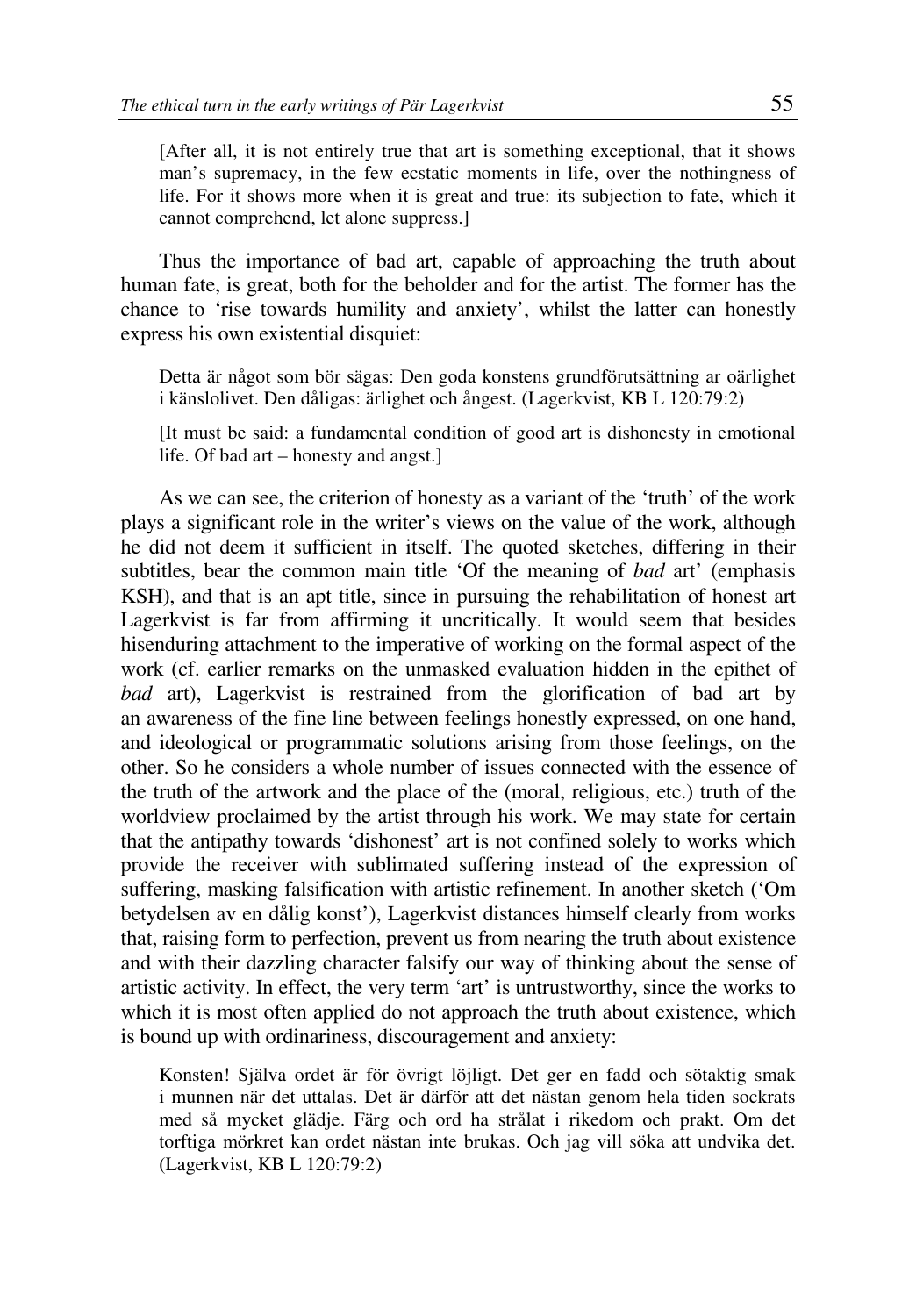[Art! The very word itself is essentially ridiculous. It leaves an insipid and sweetish taste in your mouth when you utter it. That is because it has been embellished the whole time with enormous joy. Colours and words have radiated richness and lavishness. The word is all but redundant in relation to desolate darkness. And I want to try to avoid it.]

It must be remembered that when writing about 'bad art' Lagerkvist is wrestling with the problems that are most essential for him, and the titular term is essentially pseudonymous with his own output from that period. When he writes that the conditions for bad art are 'honesty and angst' ('ärlighet och ångest') in emotional life ('i känslolivet'), it is difficult not to associate this with passages from letters in which he employs the category of honesty to define his own writing (Lagerkvist 1991:70) or suggests that 'Järn och människor' is a book that he wrote 'from himself' (Lagerkvist 1991:60), in which 'nothing was *made*, but everything sprang from concentration and joy at work' (Lagerkvist 1991:61). Yet the question of the value of tendentious literature was a crucial one for Lagerkvist; after all, at that time he was still working with left-wing periodicals (*Stormklockan*, *Fram*, *Första Maj*), and some of the texts published there certainly merit such a name (Larsson 1964:36). And it may have been that personal dimension to the notes that made him refrain from publishing them, also affecting the difficulty he had with making an unequivocal critical gesture; consequently, bad art, although its status was enhanced, remains bad art, whilst good art, although profoundly criticised, is not given another name. The lack of consent to the existence of an axiological hierarchy in literary criticism does not make it any easier to find other criteria, since the way is clearly blocked by a fear of turning literature and art into an arena of campaigns and disputes over worldviews. The deadlock remains.

#### 3. ON THE TRAIL OF A 'THIRD KIND' OF ART

At one point in his deliberations, however, Lagerkvist defines also the kind of art that appears to interest him the most – a variety of ethical art. The following passage is sufficiently interesting to be quoted *in extenso*:

För övrigt är det en sak jag har svårt [att] låta bli att tänka på. Den nämligen: om det inte egentligen snart borde vara på tiden att säga något föraktligt om konsten över huvud? Men varje gång jag skall till med det, hejdar jag mig plötsligt; ty jag påminner mig att det existerar ej blott dessa två arter av konst: dålig och god, men därtill även en tredje som är upphöjd över båda dessa begrepp. Nu kan det måhända ifrågasättas om denna tredje art egentligen faller under den löjliga benämningen av konst, då ens källor ju framspringer ur en värld helt olik och långt fjärran från den som med sin trånghet och smånätta lustighet tillåter varje liten artistisk fantasi att briljera med små nätta syner och upptäckten av några kosmiska proportioner. (Lagerkvist, KB L 120:79:2)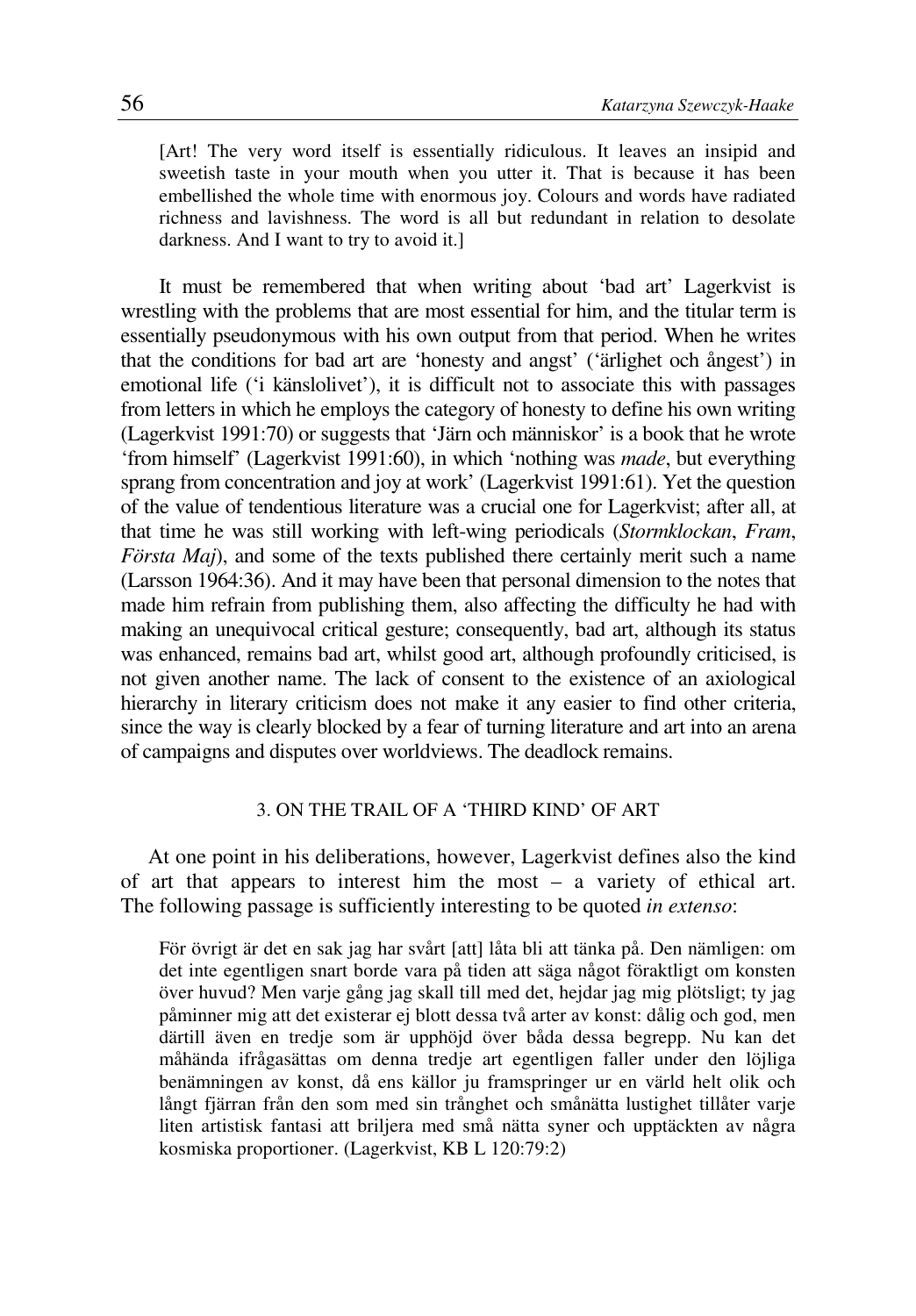[In addition, there is one question that troubles me when I ponder it, namely would it not be more in keeping with the spirit of the times to express contempt for art per se? Yet each time I am about to do so, I suddenly stop, since I remind myself that there exist not just those two kinds of art, good and bad, but also a third kind, over and above those two expressions. Now perhaps we may question whether this third kind is at all subject to the absurd name of art, since it issues from a world that is utterly dissimilar and far-removed from the one that in its narrowness and pretty-pretty ridiculousness allows every little artistic fancy to cut a dash with a graceful vision and revelation of cosmic proportions.]

In this way, on the path to the complete invalidation of the existing aesthetic division into good and bad art, or rather the parenthesising of its entire domain, a resolution can be achieved. We may hesitate over whether that resolution is of an artistic or an existential character. In declaring himself in favour of a 'third kind', Lagerkvist questions whether it would be right to call it 'art', since its essence is far from artistic criteria. With regard to activity of this sort, the postulate 'Det är som människa jag är konstnär' [It is as a person that I am an artist] (Löwendahl, 1975:120), essentially expressionist in spirit, is actualised entirely, since it is in works produced in this 'third' way that the honesty of utterance guarantees the simultaneous expression of the truth, on account of the 'sources' from which it arises. As for the world from which that 'third', and only valuable, kind of art arises, we know only that it is similar to neither the world governed by changing aesthetic criteria nor the world of individual emotionality, which easily descends into blindness.

Here too Lagerkvist does not articulate his idea to the end; if he had, then he would have proclaimed a ready-made metaphysical truth – a step that he never took. Nevertheless, the direction taken by his reflection is perfectly clear. In the passages quoted by Löwendahl from the Lund manuscripts, we read that valuable art is art that 'has something to say to man' ['har något att saga själva människan'], from which grows 'the flower of eternity' ['evighetsblomma'] (Löwendahl, 1975:121). However we might wish to clarify that 'distant world' (and every 'clarification' would tend rather to obscure the writer's intentionally elliptic idea more than elucidating it), the very awareness of its existence bestows upon a person the opportunity of perceiving his life in a dimension that is broader than his own here and now, and thanks to art that awareness is gained by both the artist and the receiver. Only in this way, setting aside deliberations of good and bad art, can the artist address the task of expressing in his work the truth about 'livsmystik': then, the positive value of his work will lie not – or not just  $-$  in its aesthetic values or in the hope borne by the proclaimed ideology, but in the very fact that he has turned to that which determines the depth and weight of human existence: to its spiritual layer. And in that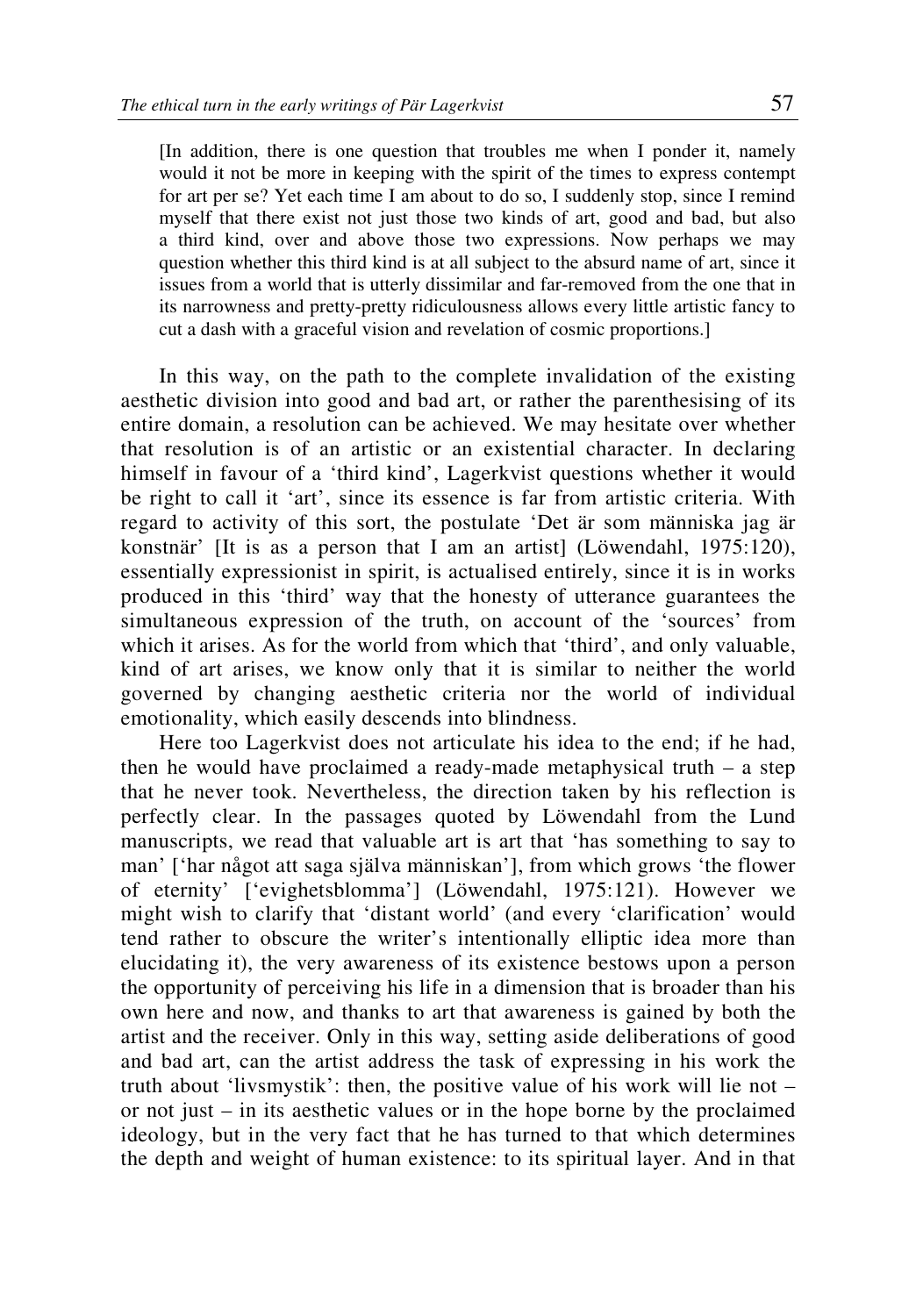sense the showing and transmitting of the truth about 'livmystik' may be couched in terms of the moral obligation that is incumbent on the artist. Be that as it may, we are dealing here with the truth about human existence and also about something else: the support which the receiver may (or may not) gain from literature – support that is understood, let us reiterate, not as fortification through the suggestion of a particular worldview, but as a signpost to the spiritual world, extending above the reality familiar from everyday life and enabling us to confront our existence, which consequently acquires a higher meaning.<sup>7</sup> Lagerkvist's own output – both that from the period which scholars refer to as 'livstro' and that from the later period of 'Det besegrade livet' ['The defeated Life'], characterised by revolt and activism – remains within the sphere of ethical art as understood

This example of Lagerkvist's opinion of Dostoevsky shows that the changes discussed in the present article – what I call his 'ethical turn' – became a lasting trait of his theory of art, cultivated most consciously in defiance of the 'times' and of the expectations they proclaim.

 $<sup>7</sup>$  Henceforth, Lagerkvist will proclaim quite consistently the view that 'ethical' literature</sup> should hold up a model of a certain existential attitude involving accepting life as it is and facing up to it, and not a ready-made axiology or morality: it will mark both his opinions on other artists and also his own work. An instructive task in this context is observing how Lagerkvist's views on Fyodor Dostoevsky evolved. In an early review of a new Swedish translation of 'The Insulted and Injured' (pub. 1913 as 'De förtrampade'), he expresses the view that the Russian writer's mastery is attested by the fact that he deeply moves the reader despite evident flaws of composition and form (Lagerkvist, 1913a – see also Karahka, 1978, pp. 83). Less than a decade later, in a letter to August Brunnius of 1922, in which he refers to the addressee's article on Dostoevsky, he reveals completely different criteria of judgment:

<sup>&#</sup>x27;Oredan och schablonen i hans framstallning har alltid ocksa stött mig. Likval ar det ju ett bevis pa hans andes väldighet hur litet allt detta betyder, många är inte de som skulle tåla vid sadant. Och jag tycker ej att det är nagot nedslående i att man i var tid kan med hull och hår anamma en forf. med denna ej smakligt tillrättalagda form – tvärtom, det tycks mig glädjande och sunt. Men nedslående att orsaken oftast ligger i vurmen för det sjukliga och överspända. Laste jag nu om honom tror jag inre formlösheten skulle störa mig mycket, men väl det överhettade och förpinta i hans mänskor och inne i honom själv. Nej, jag vill bli vid med att läska mig ur anrda källor. Man kan ju förklara för sig varför han just nu är så livligt eftersökt, ty vi söker ju tyvärr inte de makter som kan hjälpa och frälsa oss men dem som ännu ytterligare kan styra förnimmelserna av det som är. Men utan tvivel vi borde vända oss till andra gudar.' (Lagerkvist, 1991:206)

<sup>[</sup>I was also always bothered by a certain lack of order and triteness in his manner of depiction. At the same time, however, just how little that really matters is evidence of his spiritual greatness, since few writers could get away with it. Neither do I consider that there is anything depressing in the complete acceptance in our times of a writer whose form is not tastefully prepared; on the contrary, that seems to me invigorating and healthy. What is depressing, however, is the fact that the reason lies most often in [his] mania for everything sick and oversensitive. Were I to read it again now, I doubt that I would be particularly bothered by the lack of form, but rather by the feverishness and anguish in his protagonists and in him. No, I prefer to slake my thirst in other streams. It is understandable that he is so keenly read precisely at the present time, since we are seeking, unfortunately, not those powers that can help us and cure us, but those that are even more apt to steer our perception of what is. Unquestionably, however, we should be turning to other gods.]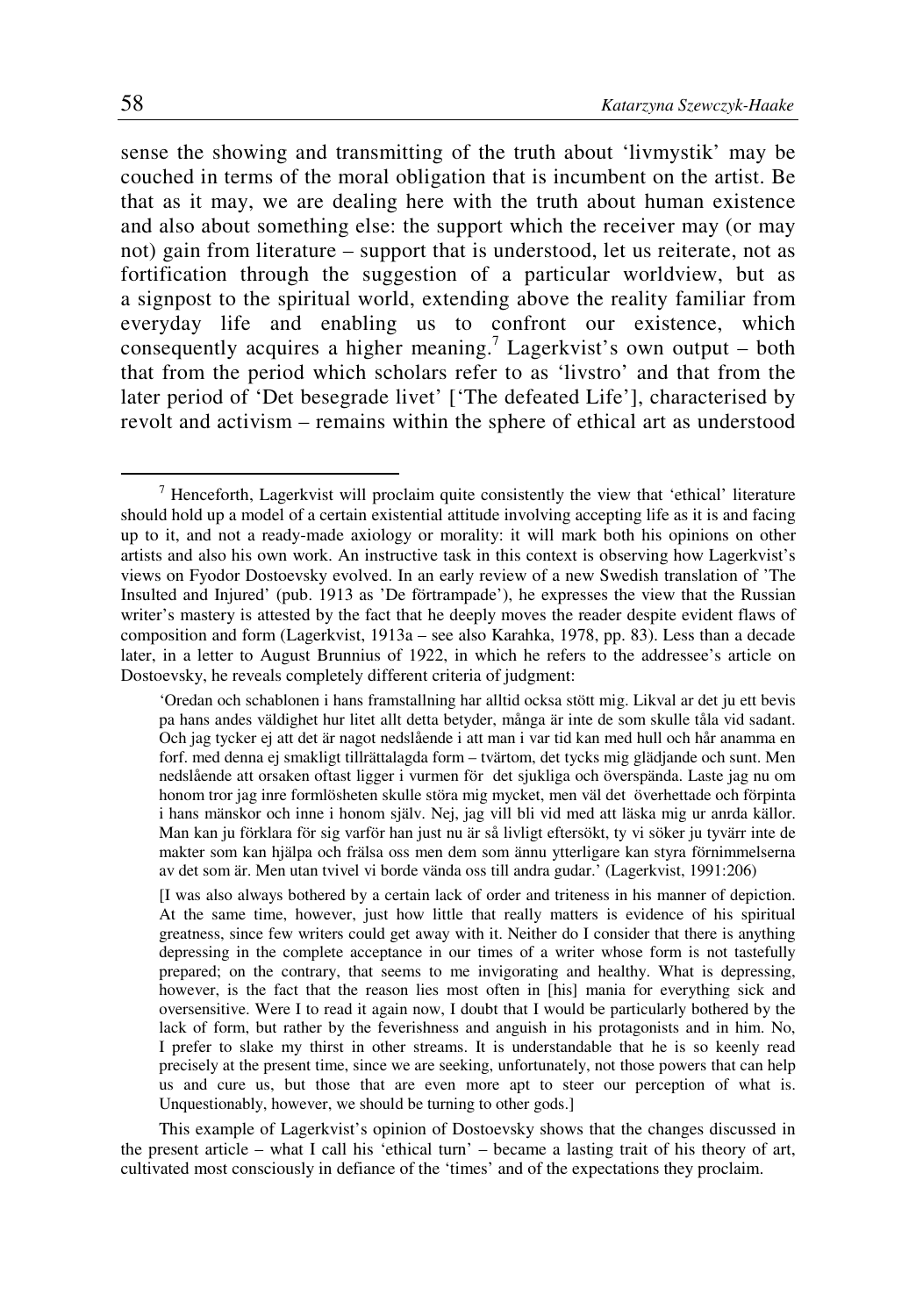in the following way: it shows first and foremost the existential situation of man, particularly susceptible in the modern world to the loss of his awareness of 'what is spiritual'<sup>8</sup>.

#### 4. TRACES OF A TURN IN LAGERKVIST'S OWN OUTPUT

Lagerkvist did not publish, and did not even finish, those theoretical texts on art which place questions of ethics to the fore; in his published critical texts from that time, ethical issues, although present in the background, do not occupy a prominent place. One may gain the impression that he wished to consider them primarily for his own purposes. In Lagerkvist's works from that time, meanwhile, and also – at least just as crucially – in his own commentaries to them, we can detect clear traces of an analogous 'ethical turn'. With regard to the book 'Järn och människor' [Iron and men], he wrote to Ellen Key (11 November 1915):

Jag har skrivit denna boken i en annan stämning än den i vilken jag skrev 'Motiv'. Jag har försökt att bli litet ödmjukare och litet mindre självsäker. Jag har forsökt offra litet av den koketta ateljéjargongen och istället inför gestalterna som jag sökt forma känt och gripits främst som människa. Därför har givetvis inte min tilltro till de konstnärliga principer jag förut hyllat på något sätt rubbats. Men principer är ju ingenting annat än en byggnadsställning, löjlig att resa om man inte också verkligen tänker bygga ett hus, inom vars murar människor kunna värma sig och komma varandra nära. (Lagerkvist, 1991:60)

[I wrote this book in a different mood to that in which I wrote 'Motiv' ['Motif']. I tried to be a bit more humble and less self-confident. I also tried to sacrifice a little of that wheedling jargon of the trade and to introduce instead characters formed in such a way that they be sensed and engaged with first and foremost as people. Hence, of course, the faith in the principles of art that I earlier confessed has not waned within me. Yet principles are nothing more than scaffolding; it is ridiculous to erect it if one has no notion of building a home in which people can warm themselves and warm to one another.]

The metaphor used by Lagerkvist towards the end of this passage is significant and speaks more about his attitude than a longer theoretical exposition could have done. Principles and rules of creative work are important insofar as they allow one to achieve the basic goal of creating the

<sup>&</sup>lt;sup>8</sup> In this sense, this output may be regarded as thoroughly suffused with the overriding idea of expressionism, attempting to express the spiritual in defiance of the civilisational processes of modern life (Vattimo, 2006:32f.). At the same time, it is also worth pointing to distinct analogies of thinking between Lagerkvist's reflection and only slightly later remarks, arising from a similarly expressed experience of dehumanisation, made by José Ortega y Gasset (1996:191–220).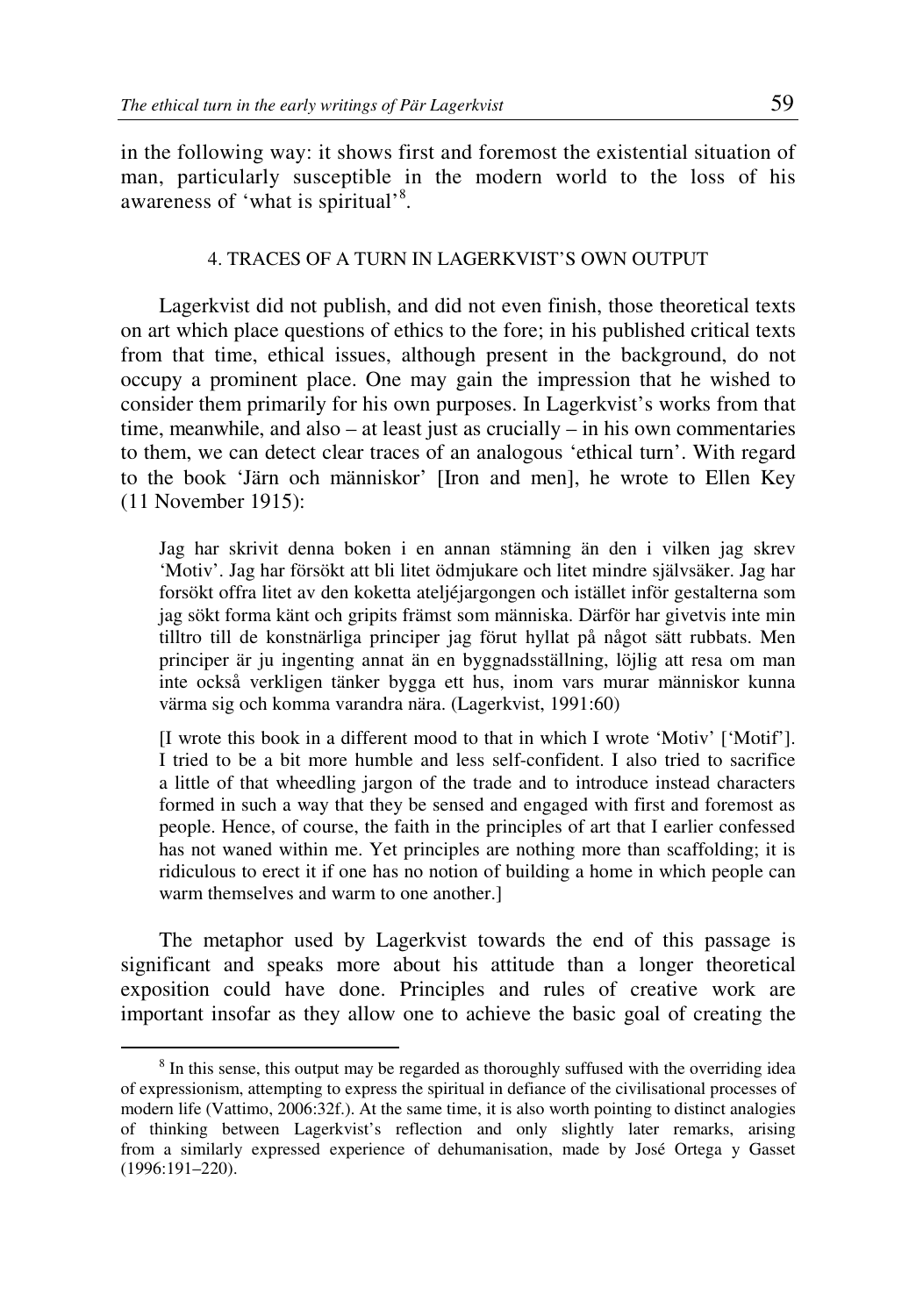work, that is, to forge a place where the receiver will be bolstered and uplifted. Thus the artist's ethical stance is not reduced to any specific ideological content made explicit in the work, but involves rather an attitude towards existence that precedes the writing of the work. Expressed in words, that attitude easily descends into one worldview or another; in essence, it boils down to what Lagerkvist deftly described using the metaphor of 'building a home' – devoid of the ideological foundations of activism and communionism.

That is the context in which I would like to situate a reading of one of Lagerkvist's poems written at exactly the same time as the unfinished essays on the ethical dimension of art, a later variant of which was included in the tome 'Ångest' as an untitled poem with the incipit 'Människor, människor…'

The poem 'Caféinteriör' is written in the same notebook that includes the sketch 'En ny tid och en ny konst' ['A new time and a new art'], which concerns the questions under discussion.

Människor, människor. Varmt och ljust. Utanför faller tung snö. Heta drycker pa marmorborden stå, heta små ådror i kropparna gå, ur människornas hjärtan de ila att genom deras händer sila. Små små tankar irra kring, söka ingenting, längta ingenting. Men utanför star rymden, och i dess blåa ring stjärnorna de lysa som pärlor. Tänken små tankar, människor små, stängen er inne djupt under rymdens blå, spiken rummen så trånga, sitten tillhopa många. Ack utanför väggarnas heta guld står likväl natten, står kölden, stel och stum; och en gång den utkräver varje människas skuld till stjärnorna och mörkret och evighetens rum. Omätlig stort är att leva. (Lagerkvist, KB Lagerkvist 1978/82)<sup>9</sup>

<sup>&</sup>lt;sup>9</sup> This is immediately followed by another variant of the text, this time entitled 'Interiör' (with the date 22 December 1915), then one more, also under the title 'Interiör', not dated and very difficult to read. The changes between 'Caféinteriör' and the first version of 'Interiör' concern mainly the further 'deconcretisation' of the described place. The passage that is key to my analysis ("Och en gång den utkräves varje människas skuld / till stjärnorna och mörkret och evighetens rum.") is identical in both manuscript texts.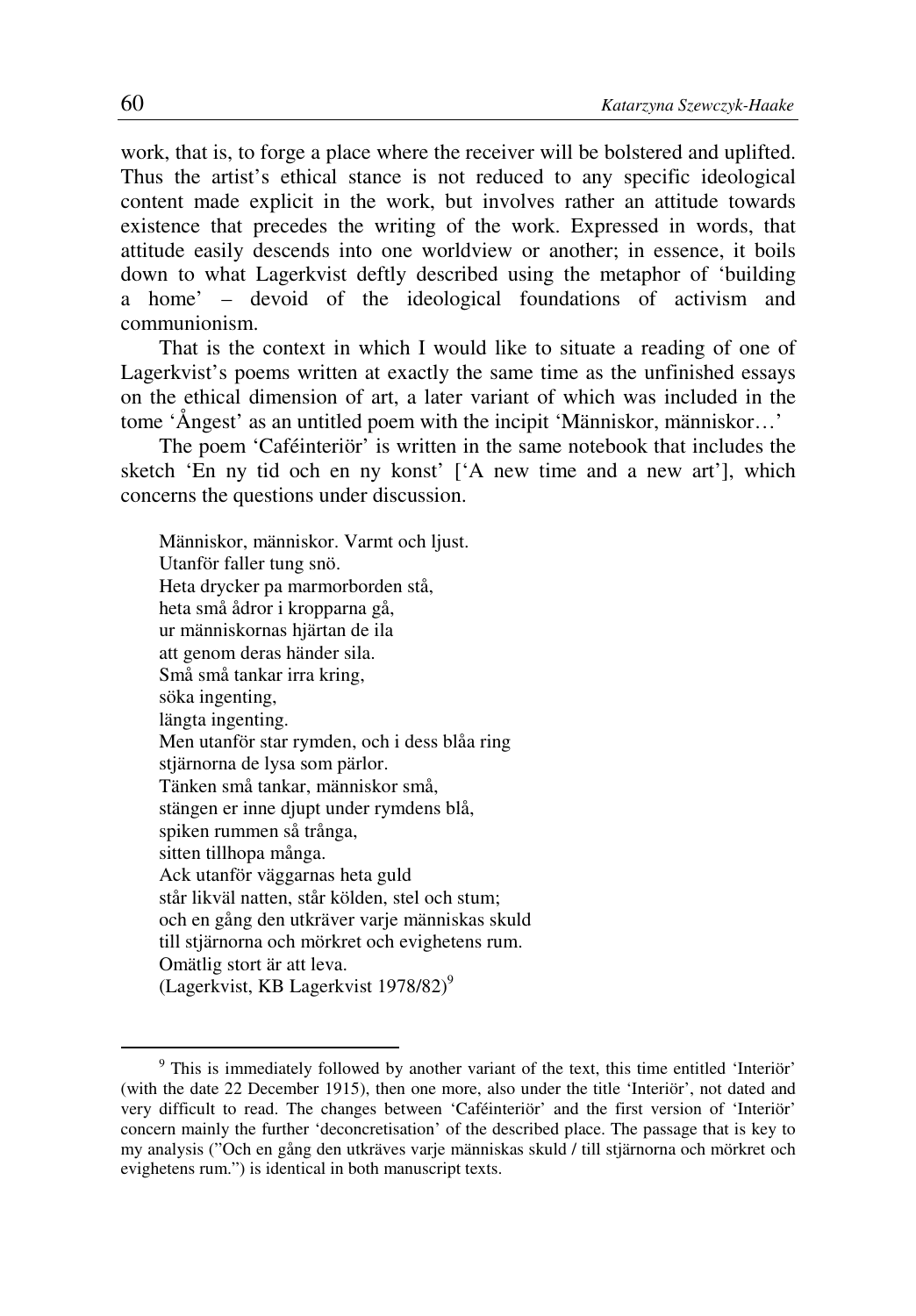[People, people. Warm and bright. / Outside a thick snow falls. / Hot drinks stand on marble tops, / In the bodies, hot veins move, / they rush from human hearts / to penetrate their hands. / Little, tiny thoughts go round, / not seeking, / not longing./ Yet outside there is space, and within its blue orb / stars shine like pearls. // Think little thoughts, little people, / shut yourselves in, deep beneath the blue expanse, / fill the room up tightly, / sit together, thronged. / Ah, beyond the walls' warm gold / the nightstands cold, numb and dumb; / one day it will demand the human debt / to the stars, the darkness and the everlasting space. // To live is infinitely great.]

The fact that we easily recognise in this poem the core of the lyric published in 'Ångest' (printed 23–29 November 1916 – Karahka 1978:207) results from the substantial similarities of construction, obscured by neither the 'deconcretisation'<sup>10</sup> of the place described nor the minor formal change in the ending. That change, however, renders the meaning of the text diametrically different. In the printed poem<sup>11</sup>, we read:

Tänken små tankar, människor små, stängen er inne djupt under rymdens blå, spiken rummen så trånga, sitten tillhopa många. Ack utanför väggarnas varma guld står likväl natten, står kölden, stel och stum; och en gång den skall gäldas varje människas skuld till stjärnorna och mörkret och evighetens rum.

Omätlig stort är att leva.

 $\overline{a}$ 

(Lagerkvist, 1916b:28)

(Think little thoughts, little people, / shut yourselves deep beneath the blue expanse, / fill the room tightly, / sit together, thronged. / Ah, beyond the walls' warm gold / the nightstands cold, numb and dumb; / and one day it will pay the human debt / to the stars, the darkness and the everlasting space. // To live is infinitely great.)

The semantic change between 'och en gång den utkräver varje människas skuld' (will demand the debt) and 'och en gång den skall gäldas varje människas skuld' (will pay the debt) diametrically inverts the sense of the poem's ending: instead of a menacing space representing a gloomy memento for all human activities, we have an image of a space that arches mercifully over man, transcending him infinitely and understanding him. It would be

 $10$  NB this tendency, as characteristic for Lagerkvist's works from this period, has already been noted (Karahka, 1992:117).

 $11$  This strophe is the same in a fair manuscript of the volume (Lagerkvist, KB L:120:70).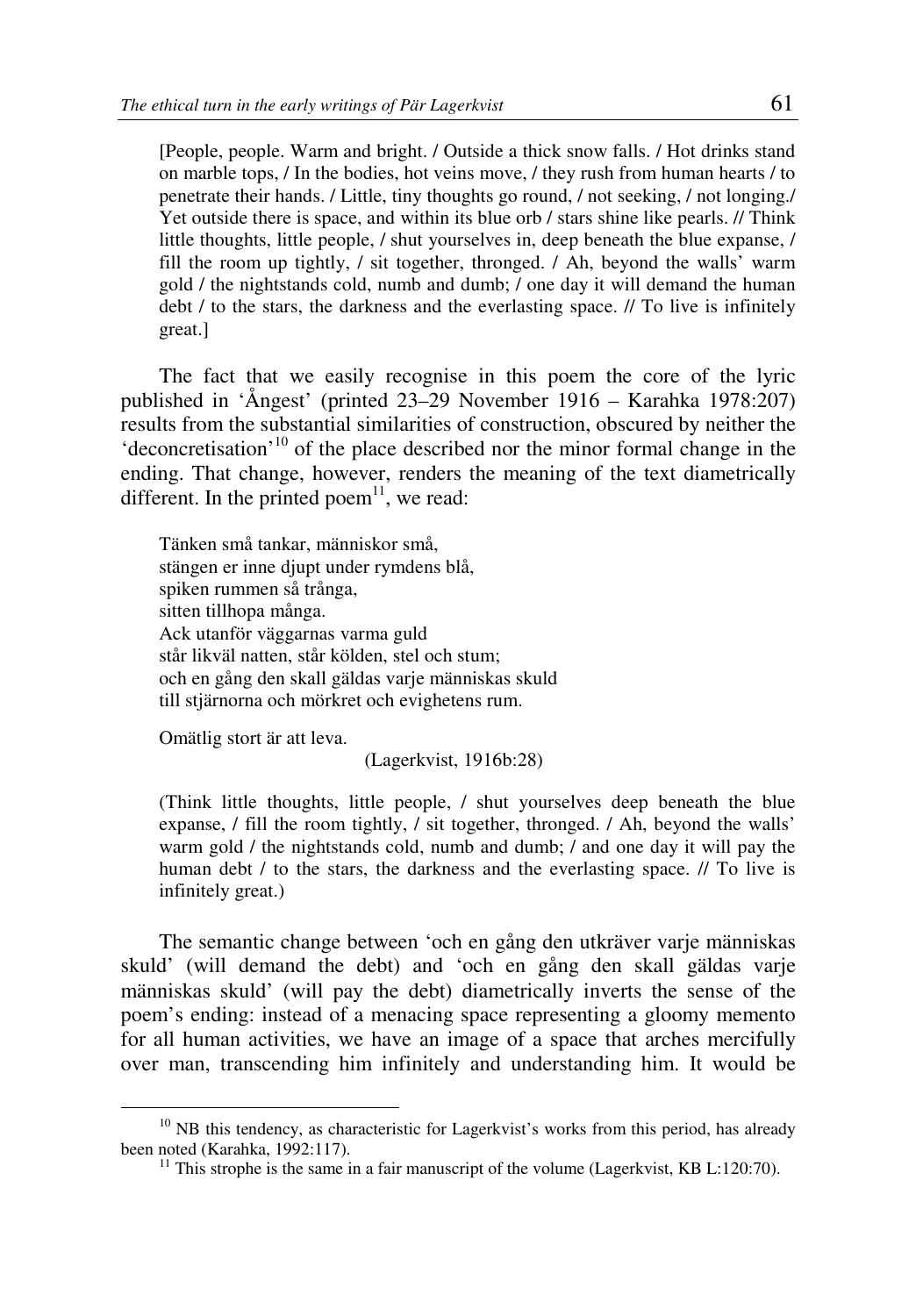difficult to speak here of the expression of a specific worldview in either of the variants of the text: in both versions, the key question is the anthropomorphisation of cold, dark space, anticipating its perception as friendly or hostile, and also the common conviction of man's indebtedness, a kind of inherent original guilt. At the same time, the later variant, tracing a picture of the justification of human life from the perspective of eternity, lends the poem's last words–"Omätlig stort är att leva" – a very lofty meaning, allowing us to believe in the sense of existence not just *in defiance* of the world, but in harmony with it.

#### 5. LITERATURE AND ART, AND THE QUESTION OF 'ETHICAL ART'

By no means, however, would I wish to treat the later version as a variant prepared 'for the fortification of hearts'. I prefer to perceive Lagerkvist's work on this poem as evidence of a particular stage in his artistic development, the significance of which he described with reference to the works of Cézanne. In a sketch about his painting, we read:

Inför dessa kompositioner med människor ute i naturen som sysselsatte honom under hans sista period eller inför ett av dessa märkliga stilleben från samma tid står vi gripna av den känslan att vi skåda in i en ny värld och bevittna hur naturens och tingens dolda krafter bryta fram för att brottas med varandra. Ty det är en brottningskamp med en sådans hela dramatiska spänning vi bevittna – men konstnären behärskar alla de framstormande krafterna och avväger dem efter sin vilja. *Därför fylles trots allt tavlan av harmoni.* Ja, ingen modern konst förekommer oss vid första anblicken så lugn och behärskad som Cézannes, ehuru väl ej mycket är målat med en sådan brinnande lidelse. Det beror därpå att uttrycksmedlen äro så nobla, hela föredraget präglat av förfinad kultur. Färgackordet är av den största enkelhet och sprödhet och all brutalitet i formgivningen undviker egentligen denna de lössläppta krafternas målare. Det ligger som en lätt slöja över tavlan, vilket gör att vi blott så småningom ana hela vidden av konstnärens vision. (…) Först när vi trängt till djupet av verkets tanke förstå vi *att det är ett tillkämpat lugn* och att det stilla suset ur fjärran är ett ännu icke helt tystnat dån från striderna som stått. (Lagerkvist, 1915:20, emphasis KSH)

[We stand before these compositions depicting people in the space of nature, which occupied him during the last period, or before the remarkable still lives from the same period with the sense of beholding a new world and witnessing how the hidden forces of nature and of things reveal themselves in order to clash with one another. For what we are observing is a battle and its dramatic tension, although the artist masters the restless forces and weighs them according to his will. *That is how the picture, in spite of everything, is full of harmony*. No modern works seem at first glance so calm and composed as Cézanne, although few were painted in such great suffering. It is because the means of expression are so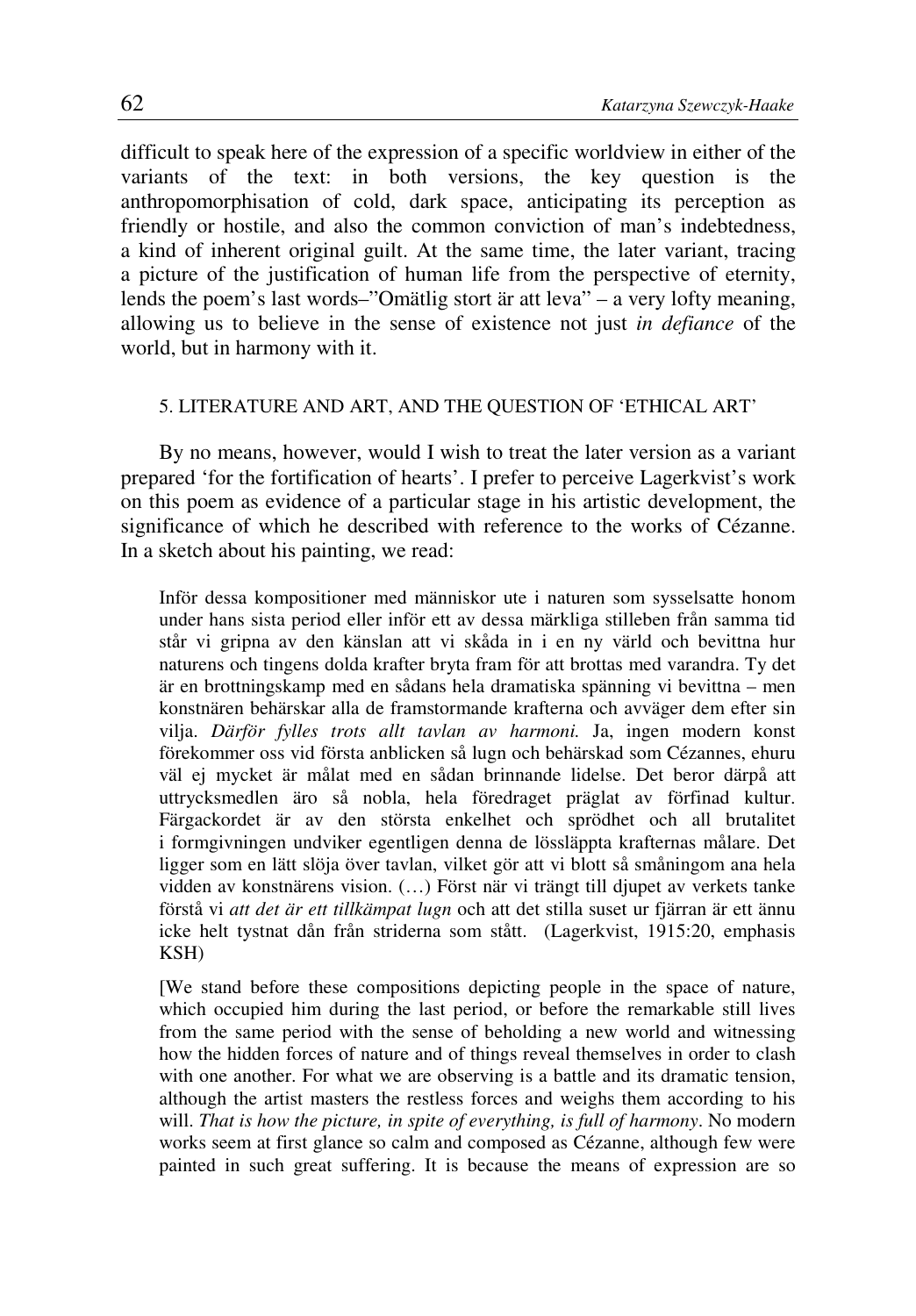refined that the entire representation bears the hallmarks of sophisticated culture. The harmony of the colours is exceedingly simple and delicate, and this painter of unleashed forces avoids all brutality of form. That harmony rests on the picture like a veil, through which we sense only little by little the whole vigour of the artist's vision. […] Only when we penetrate the idea of the work do we understand that *this calmness is hard-won* and that the soft murmur from afar is the rumbling of the recent battle, not yet entirely suppressed.]

Lagerkvist included in this passage a crucial part of his views on how art ought to be. Particularly essential would appear to be the words about the 'hardwon sense of calm', achieved through the artist's mastery of the suffering and contradictions that wrack him. It is thanks to that ability to combine unperturbed diction with a remembrance of former anxiety that Cézanne deserves to be hailed by Lagerkvist in the same text as 'one of the great educators of humanity' ('en av männsklighetens stora uppfostrare'). He himself did not wish to cross that threshold, aware as he was that the writer-educator, in contrast to the artisteducator, is condemned to the intermediary of words and easily becomes a slave to the philosophical, religious or social systems constructed on those very same words (Lagerkvist, KB L 120:49:1).His reflection on the correspondence of the arts and the essence of literary expression, cultivated since his early years, meant that Lagerkvist had a remarkably deep understanding of the issue of art ethics, in connection with the problem of the peculiarity of linguistic material. Long since convinced that the writer who is bound to the philosopher, theologian and historian by the linguistic material that he uses finds it difficult to achieve independence (Lagerkvist, KB L  $120:49:1$ ),<sup>12</sup> with time Lagerkvist began to discern in that independence a condition for creating art that might have some crucial bearing on human existence. His ideal became ethical literature, apt to express at the same time the truth about imperfect human nature and about the human ability to perceive dimensions transcending man. At the same time, this is a literature that avoids ossified words and the worldviews expressed through them, which all too easily move away from human suffering, wishing rather to relieve suffering by showing man from the perspective of long since forgotten spiritual horizons of existence.<sup>13</sup>

 $12$  The early text to which I refer bears the title 'Om dikten och diktaren. Improviserade fantasier. Ur en ungs och ensams dag bok' and the date 12 August 1912 – 28 August 1912.

<sup>&</sup>lt;sup>13</sup> A few years later (5 June 1918), Lagerkvist wrote in a letter to Ellen Key words that may be quoted as an apt summary of the path towards 'ethical literature' that I have described above, the aim of which is not facile consolement but equipping the reader with faith in the sense of activeness and the greatness of human existence:' 'Jag är ingen filantrop och min barmhärtighetskänsla inför mänskligt lidande är av en bestämd grund ganska liten: jag ser i lidanden som tynga individer och folk ingenting upprörande, men en naturens visa och milda ordning som tillåter det bästa och starkaste hos mänskorna att bryta fram (…). Därför tror jag heller inte och *hoppas* framför allt inte på ett himmelrike på jorden. Det ar *kampen* för detta som är allt, utan den kunna vi inte leva; stode vi därför en gång vid målet, så skulle världen rätt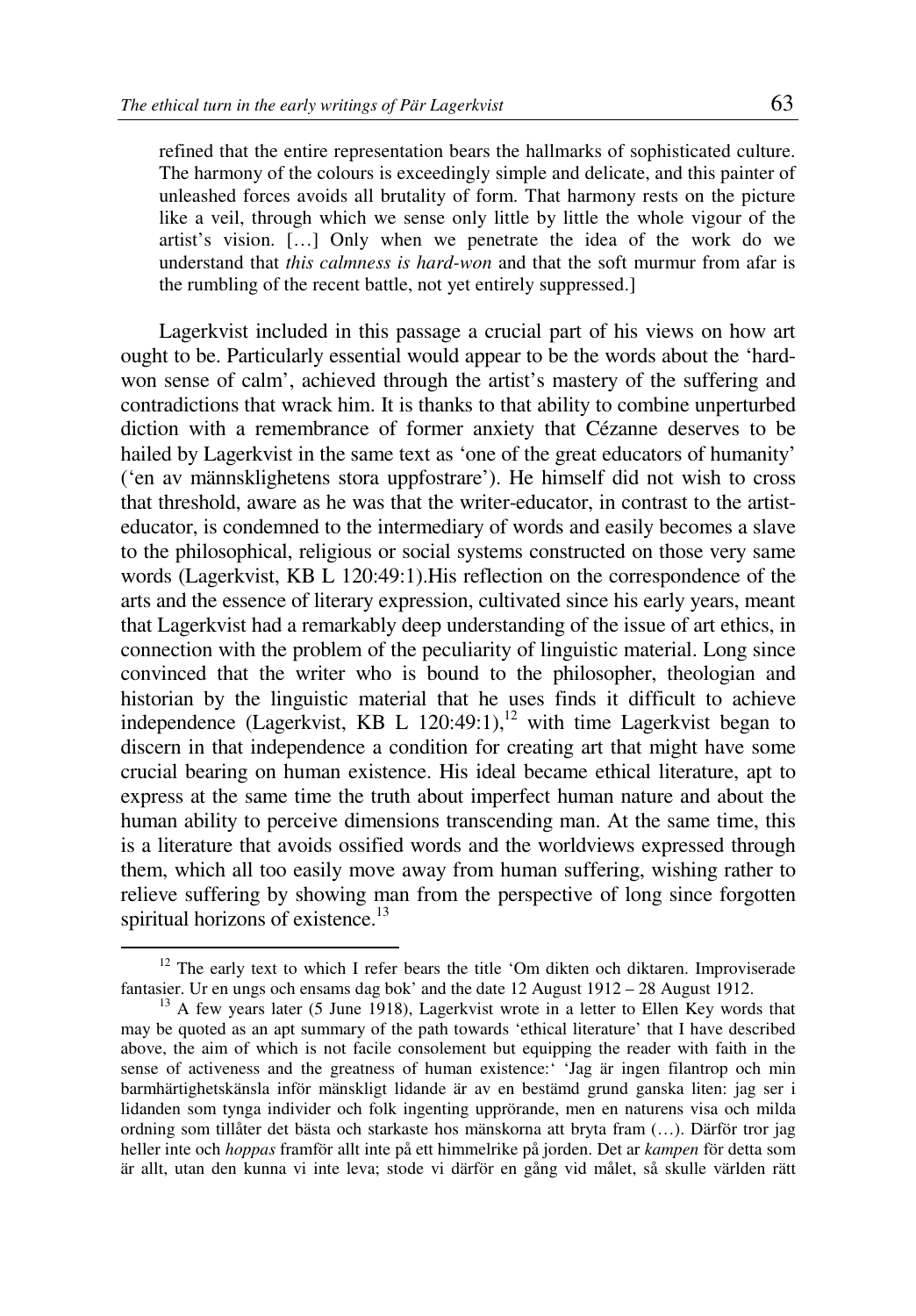Urpu-Liisa Karahka (Karahka, 1992:106) rightly points to the evolution of Lagerkvist's lyrical practice during the 1910s, describing it in terms of a passage from a constructivist and intellectual aesthetic towards the need to 'account for the times' and ultimately to acknowledging the supremacy of feelings and perceiving the poem as a document of emotions (although never to a degree that would allow the role of the conscious construction of the text to be ignored). It would seem, however, that we will not have said everything about the inner changes in Lagerkvist's work at this stage in his oeuvre if we do not take into account the strongly manifested need to make the literary work a space for human closeness and a kind of asylum, and also the imperative of justifying the existence of the work in terms of its moral weight. If we return for a moment to the passage from 'Konstens etik' [An ethics of art] quoted at the very beginning, we can note a hesitation as to the exact status of art which appears to speak the most about man when it reveals his weakness, although it is not devoid of virtue when it draws attention to the 'ecstatic moments' of existence. The answer that Lagerkvist gives at the end passes over the content of the work understood as its plot or conceptual substance, since the key criterion of his assessment proves to be the ability to point to the spiritual element that is present in life – be it happy or tragic. This brings him close to expressionist literature. Distrustful with regard to an excess of aesthetic self-awareness and also to turning the work into a conduit for a ready-made worldview, in his own output he never resolved to play the role of educator, mentor or prophet, although he did approvingly attribute the first of those roles, as we have seen, to his adored Cézanne.

From this perspective, it would seem that the decision to remove some poems from the tome 'Ångest' as it was being prepared for print – and, as Karahka writes, the ones that were omitted in print were especially texts with a considerable emotional charge, personal, ecstatic eruptions of alarm, repulsion, yearning and horror – was not necessarily dictated by embarrassment at that which was personal (Karahka, 1978:216-217). One may just as well surmise that the key factor was the poet's conviction of the negligible value of those texts for the building of a 'common home', their uselessness, and possibly even injuriousness, for the project of 'ethical literature'.

Lagerkvist's self-awareness as an 'ethical poet' grew over time, as can be gauged from a letter to August Brunius of 25 November 1920:

plötsligt läggas platt och öde.' (Lagerkvist, 1991:92) [I am not a philanthropist, and my compassion for human suffering is for some reason rather limited; in the suffering that afflicts the individual or group, I see nothing moving, but rather the wise and gentle order of nature, which allows the best and strongest people to go forward […]. Hence I do not believe, and above all *I have no hope*, in a heavenly kingdom on earth. The *struggle* for it is everything; without that, we could not live. So if we were one day to stand at the goal, the world would become all at once flat and empty.]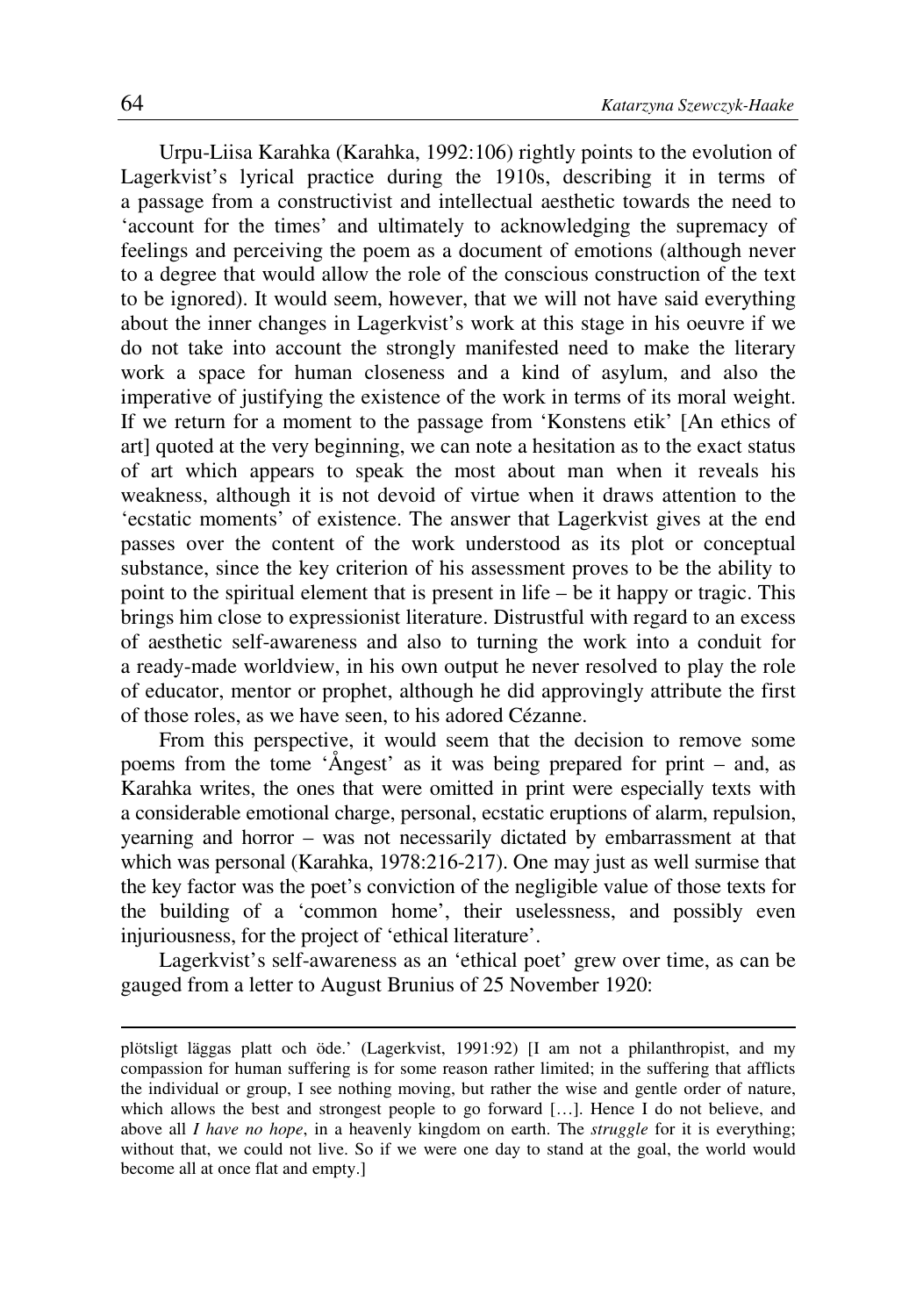Jag har ju alltid haft respekt for ditt omdöme om mitt arbete, men jag ska säga dig när jag fick verkligt stor respekt för det. Det var när du efter Kaos skrev till mig att jag i själva verket var moralist. Det har nämligen ingen annan sagt, fastän det är det etiska som ständigt upptar mig och inte konstmakeriet. Det skulle glädja mig om denna synpunkt också vid läsningen av min sista bok inte varit dig främmande, ty då tror jag du ser rätt. Det finns ju efter vad jag märker individer i fäderneslandet som anser mig som något slags estetforfattare, manikurerad och ängsligt modern, gud med dem. Det skall vara i det snusstuggande buslandet Sverige (det litterära, inte det verkliga!) som man, därför att man kanske har en smula känsla för form och balans, blir betraktad som estetflabb. (Lagerkvist, 1991:147-148)

[I have always felt respect for your appraisal of my work, but I shall tell you when I felt really great deference for it. It was when, after the publication of 'Kaos', you wrote to me that I was essentially a moralist. No one else made such a claim, although ethical issues, and not 'doing art', have occupied me continuously. I would be glad if you were to retain that opinion when reading my latest book, $14$ since I believe you are right. There also appear to be compatriots of ours who would see in me a kind of writer-aesthete after the modern fashion; God be with them. That is just how it is now in churlish, tobacco-chewing Sweden (the literary one, not the real one!), that anyone who has the slightest sense of form and balance is labelled an aesthete. ]

These last sentences may explain why Lagerkvist so vehemently attacked the aesthetic norms of the salons, unwilling to submit to their judgments. More importantly, however, he strongly internalised the not entirely recorded and unnamed criteria of 'ethical art'. The basic value of that kind of art, its inalienable role as a 'common home' for receivers prepared to undertake a spiritual quest, served Lagerkvist as the foundation of his own output over subsequent decades, long after the avant-garde disputes had fallen silent.

Sven Linnér (1954:18f.) points, albeit tentatively, to a connection between Lagerkvist's early poems and the late tome 'Aftonland' ['Evening Land'], and he suggests that a common denominator of the two is a conviction of the existence of a world beyond material reality. It is my opinion that the hypothesis may be advanced more boldly: during his youth, sensitive to questions relating to the theory of art and orienting his ideas towards the spiritual domain, Lagerkvist pondered many aesthetic and ethical questions. He treated the points shared by those two domains in an original way, albeit close in spirit to expressionist activism, and made focusing on them the enduring basis for his later output.

 $14$  The book in question is 'Det eviga leendet' [The eternal smile] (1920).